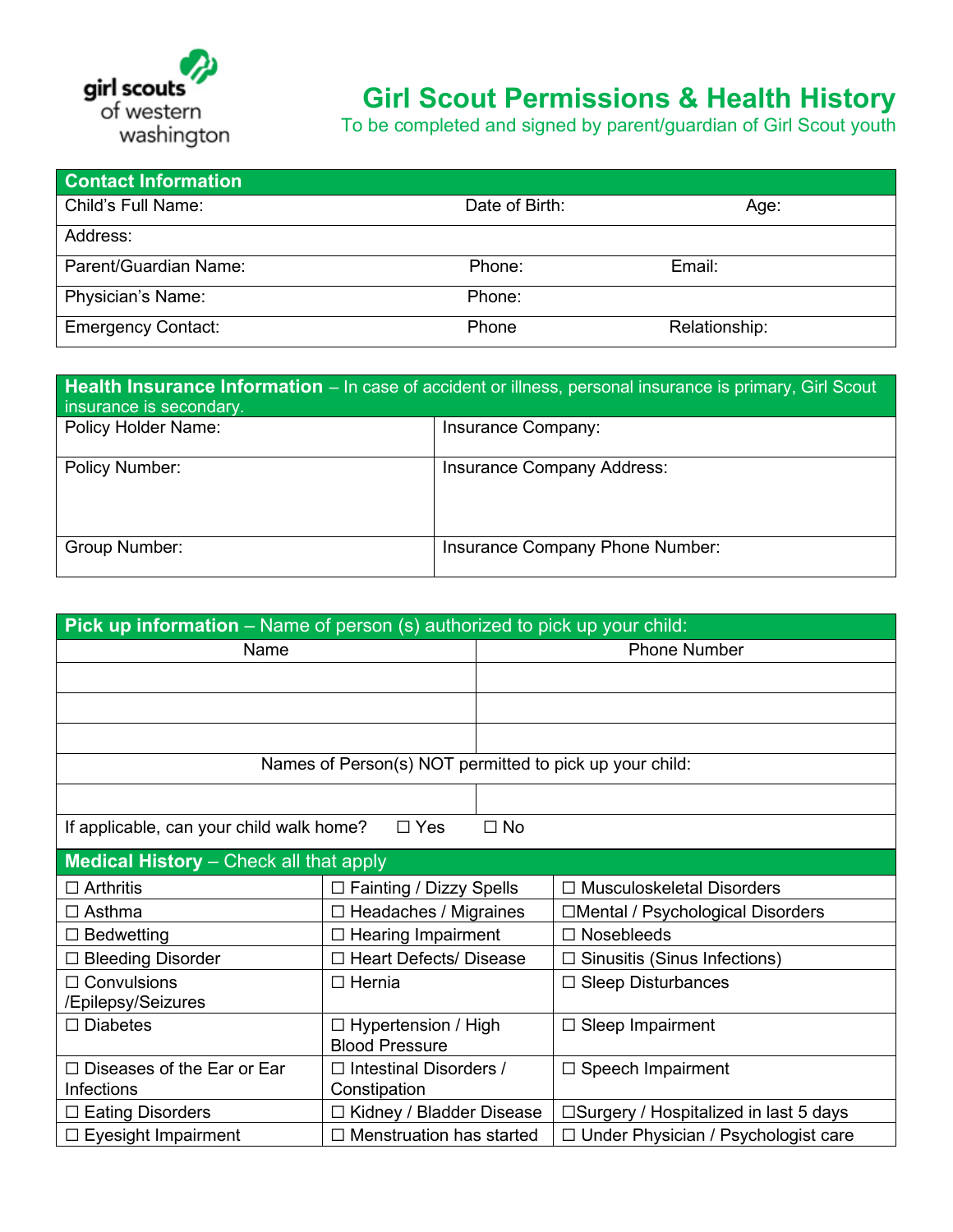|                                                                                                     | $\Box$ Menstrual Cramps |            | $\Box$ Other:                                               |  |
|-----------------------------------------------------------------------------------------------------|-------------------------|------------|-------------------------------------------------------------|--|
| Date of last health exam:                                                                           |                         |            | Were any complication medical problems noted in last health |  |
|                                                                                                     | exam?                   | $\Box$ Yes | $\Box$ No                                                   |  |
| Please explain in detail any items checked above:                                                   |                         |            |                                                             |  |
|                                                                                                     |                         |            |                                                             |  |
|                                                                                                     |                         |            |                                                             |  |
|                                                                                                     |                         |            |                                                             |  |
|                                                                                                     |                         |            |                                                             |  |
| My child's immunizations are up to date in accordance with Washington State requirements for public |                         |            |                                                             |  |
| schools:                                                                                            |                         |            |                                                             |  |
| $\Box$ No, state reason(s):<br>$\Box$ Yes                                                           |                         |            |                                                             |  |
| DTP or DT (Tetanus) Date:                                                                           |                         |            |                                                             |  |

| Allergies - List ALL allergies (including medications, food, bees, etc.), the type of reaction/severity,<br>treatment and date of last reaction. |                          |           |                       |  |  |
|--------------------------------------------------------------------------------------------------------------------------------------------------|--------------------------|-----------|-----------------------|--|--|
| Allergies                                                                                                                                        | <b>Reaction/Severity</b> | Treatment | Date of Last Reaction |  |  |
|                                                                                                                                                  |                          |           |                       |  |  |
|                                                                                                                                                  |                          |           |                       |  |  |
|                                                                                                                                                  |                          |           |                       |  |  |
|                                                                                                                                                  |                          |           |                       |  |  |
| Comments:                                                                                                                                        |                          |           |                       |  |  |
| Does your child suffer from Anaphylaxis?* $\Box$ Yes $\Box$ No                                                                                   |                          |           |                       |  |  |
| *A severe allergic reaction marked by swelling of the throat and/or tongue, hives, and trouble breathing.                                        |                          |           |                       |  |  |
| Do they carry an EpiPen? $\Box$ Yes $\Box$ No<br>Do they carry an inhaler? $\Box$ Yes $\Box$ No                                                  |                          |           |                       |  |  |

## **Over the Counter Medications & Dietary Restrictions**

☐ My child does not have permission to take over the counter medication (please include any over the counter medication allergies above).

☐ My child can take the following over the counter medications daily or in case of accident/injury/sickness (for example pain reliever, digestive relief, etc.) Please include dosage as necessary.

Special Consideration or Notes:

My child has the following dietary restrictions:

My child takes prescription medication:  $□$  yes  $□$  no If yes, complete Section 2 of this form.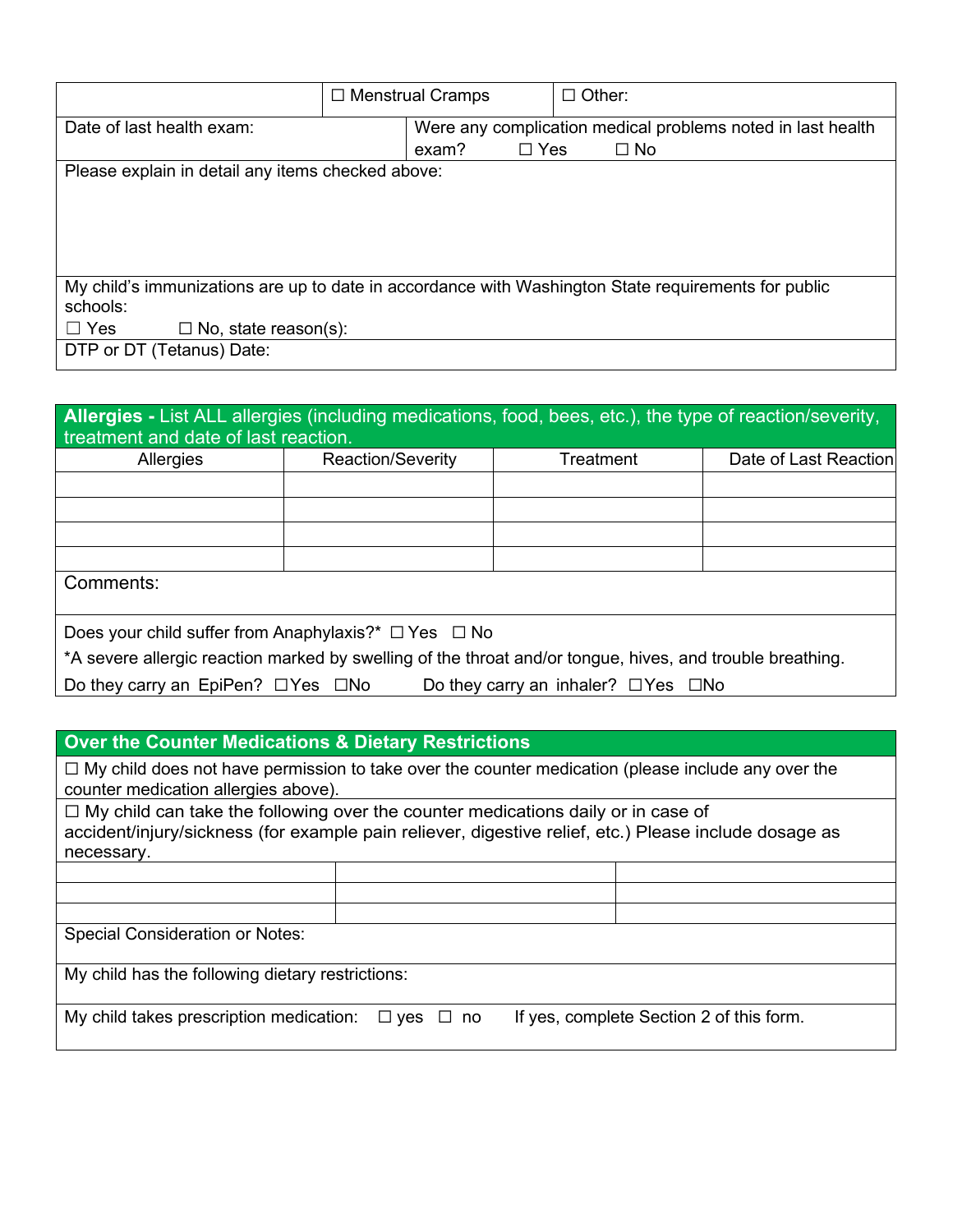| <b>Initial &amp; Sign</b>                                                                                                                                                                                                                                                                                                                                                                                                                                                                                                                                                                                                                                                                                                                                                                                                                                                                                                                                                                                                                                                                                                                                                                                                                                                                                                                                                                                                                                                                                                                                                                                                                                                                                                                                                                                                                                                                                                                          |       |
|----------------------------------------------------------------------------------------------------------------------------------------------------------------------------------------------------------------------------------------------------------------------------------------------------------------------------------------------------------------------------------------------------------------------------------------------------------------------------------------------------------------------------------------------------------------------------------------------------------------------------------------------------------------------------------------------------------------------------------------------------------------------------------------------------------------------------------------------------------------------------------------------------------------------------------------------------------------------------------------------------------------------------------------------------------------------------------------------------------------------------------------------------------------------------------------------------------------------------------------------------------------------------------------------------------------------------------------------------------------------------------------------------------------------------------------------------------------------------------------------------------------------------------------------------------------------------------------------------------------------------------------------------------------------------------------------------------------------------------------------------------------------------------------------------------------------------------------------------------------------------------------------------------------------------------------------------|-------|
| I understand that if my child is to have a ride home, I am responsible for seeing that the<br>person I named above is there by p.m. to pick them up. (I understand that<br>neither the volunteer nor Girl Scouts is responsible for driving them home or walking with<br>them.                                                                                                                                                                                                                                                                                                                                                                                                                                                                                                                                                                                                                                                                                                                                                                                                                                                                                                                                                                                                                                                                                                                                                                                                                                                                                                                                                                                                                                                                                                                                                                                                                                                                     |       |
| I am the parent or guardian having legal custody of the child named above. I authorize all<br>medical, surgical, diagnostic, and hospital care or procedures which may be performed or<br>prescribed for my child by a licensed physician or hospital, when efforts to contact me are<br>unsuccessful and when deemed immediately necessary or advisable by the physician to<br>safeguard my child's health. I waive my right of informed consent to such treatment. I will<br>take full responsibility for all charges that occur. Girl Scout insurance is secondary to your<br>primary insurance.                                                                                                                                                                                                                                                                                                                                                                                                                                                                                                                                                                                                                                                                                                                                                                                                                                                                                                                                                                                                                                                                                                                                                                                                                                                                                                                                                |       |
| I know of no reason (s), other than the information indicated on this form, why my child<br>should not participate in activities except as noted.                                                                                                                                                                                                                                                                                                                                                                                                                                                                                                                                                                                                                                                                                                                                                                                                                                                                                                                                                                                                                                                                                                                                                                                                                                                                                                                                                                                                                                                                                                                                                                                                                                                                                                                                                                                                  |       |
| For Troop - Throughout the year, there will be meetings and field trips held outside the normal<br>meeting space. Your signature will give permission for all of our group's local activities, including<br>any field trips of one day or less. You will be informed in writing at least one week in advance of<br>each field trip so you can let the leader know if you do NOT want your child to participate. If the<br>leader does not hear from you, she/he will assume based on your signature below that your<br>child has your permission to participate. You will need to complete individual permission slips for<br>any activities over one day.                                                                                                                                                                                                                                                                                                                                                                                                                                                                                                                                                                                                                                                                                                                                                                                                                                                                                                                                                                                                                                                                                                                                                                                                                                                                                         |       |
| Virtual Troop Meetings - by initialing this box you are giving permission for your child to                                                                                                                                                                                                                                                                                                                                                                                                                                                                                                                                                                                                                                                                                                                                                                                                                                                                                                                                                                                                                                                                                                                                                                                                                                                                                                                                                                                                                                                                                                                                                                                                                                                                                                                                                                                                                                                        |       |
| participate in virtual meetings hosted online via platforms like Zoom.<br>Recording of Virtual Girl Scout Events or Meetings - by initialing this box you are agreeing you<br>understand that if your child attends a GSWW event or troop meeting, the meeting host will<br>indicate if the meeting is being recorded, allowing you to choose your level of participation.<br>The novel coronavirus, COVID-19, has been declared a worldwide pandemic by the World<br>Health Organization. COVID-19 is reported to be extremely contagious. The state of medical<br>knowledge is evolving, but the virus is believed to spread from person-to-person contact, by<br>contact with contaminated surfaces and objects, and possibly in the air. People reportedly can be<br>infected and spread the disease even if they do not show any symptoms. Girl Scouts of Western<br>Washington ("GSWW") is committed to taking precautions to mitigate that risk as well as to<br>following applicable federal, WA State, local and GSUSA COVID-19 directives and guidelines.<br>Our council is also committed to having in-person activities as allowed and in accordance with<br>those mandates. GSWW's operations and programs occurring while COVID-19 is circulating in<br>our community may expose our members, volunteers, and employees to the risk of infection.<br>GSWW cannot prevent you from becoming exposed to, contracting or spreading COVID-19 while<br>attending (which includes being present in any capacity) any GSWW in-person<br>programming. Therefore, any interaction with others in connection with in-person programming<br>may expose you and your family to and increase your risk of contracting or spreading COVID-19.<br>GSWW has put in place preventative measures to reduce the spread of COVID-19 at its in-<br>person programming; however, GSWW cannot guarantee that you will not become infected with<br>COVID-19. |       |
| By participating in these in-person activities, participants will be viewed as: 1.) Understanding<br>that COVID-19 is a highly contagious virus, easily spread including through in-person contact; 2.)<br>Acknowledging that GSWW cannot guarantee that infection will not occur; 3.) Choosing to accept<br>the risk of contracting COVID-19 for the participant and their family in order to attend the in-<br>person activity; and 4.) Agreeing to release GSWW from responsibility in the event of COVID-19<br>infection. Participants who do not agree to these statements should not join in-person GSWW<br>activities.                                                                                                                                                                                                                                                                                                                                                                                                                                                                                                                                                                                                                                                                                                                                                                                                                                                                                                                                                                                                                                                                                                                                                                                                                                                                                                                      |       |
| <b>Parent/Guardian Signature:</b>                                                                                                                                                                                                                                                                                                                                                                                                                                                                                                                                                                                                                                                                                                                                                                                                                                                                                                                                                                                                                                                                                                                                                                                                                                                                                                                                                                                                                                                                                                                                                                                                                                                                                                                                                                                                                                                                                                                  | Date: |
| Parent/Guardian Signature (year 2 optional):                                                                                                                                                                                                                                                                                                                                                                                                                                                                                                                                                                                                                                                                                                                                                                                                                                                                                                                                                                                                                                                                                                                                                                                                                                                                                                                                                                                                                                                                                                                                                                                                                                                                                                                                                                                                                                                                                                       | Date: |